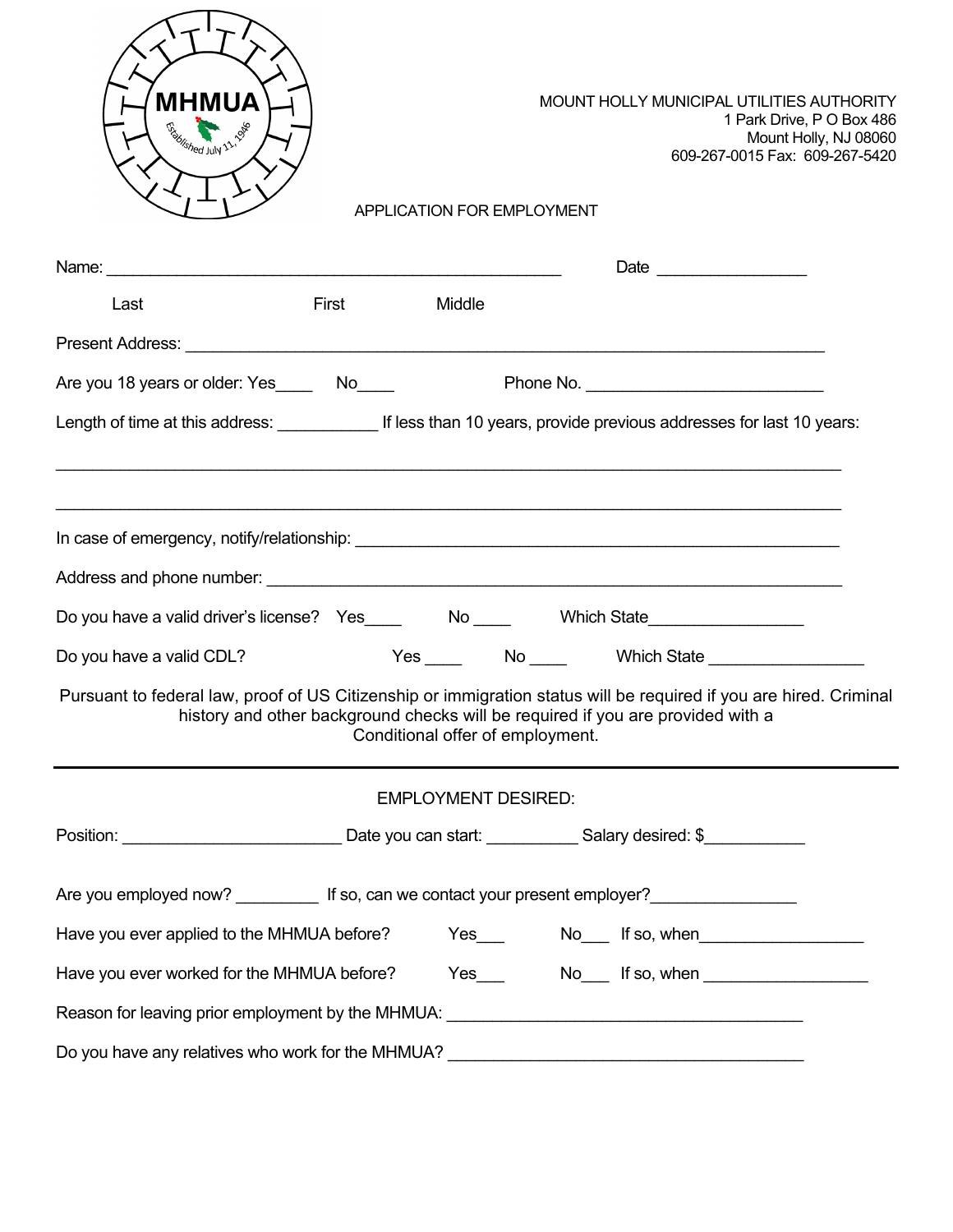# EDUCATION:

| School Level                                      | Name / Location<br>of School                                                      | No. of years<br>attended | Did you<br>graduate | Major area of<br>study      |
|---------------------------------------------------|-----------------------------------------------------------------------------------|--------------------------|---------------------|-----------------------------|
| <b>Grammar School</b>                             |                                                                                   |                          |                     | <b>XXXXXXXXXXXX</b>         |
| <b>High School</b>                                |                                                                                   |                          |                     |                             |
| College                                           |                                                                                   |                          |                     |                             |
| Trade, business<br>or<br>correspondence<br>school |                                                                                   |                          |                     |                             |
|                                                   |                                                                                   | <b>SPECIAL SKILLS:</b>   |                     |                             |
|                                                   |                                                                                   |                          |                     |                             |
|                                                   |                                                                                   |                          |                     |                             |
|                                                   |                                                                                   |                          |                     |                             |
|                                                   |                                                                                   |                          |                     |                             |
|                                                   |                                                                                   |                          |                     |                             |
|                                                   |                                                                                   |                          |                     |                             |
|                                                   | FORMER EMPLOYERS: (List below last three employers, starting with last one first) |                          |                     |                             |
|                                                   |                                                                                   |                          |                     |                             |
|                                                   |                                                                                   |                          |                     |                             |
|                                                   |                                                                                   |                          |                     |                             |
|                                                   |                                                                                   |                          |                     |                             |
|                                                   |                                                                                   |                          |                     | Phone No. _________________ |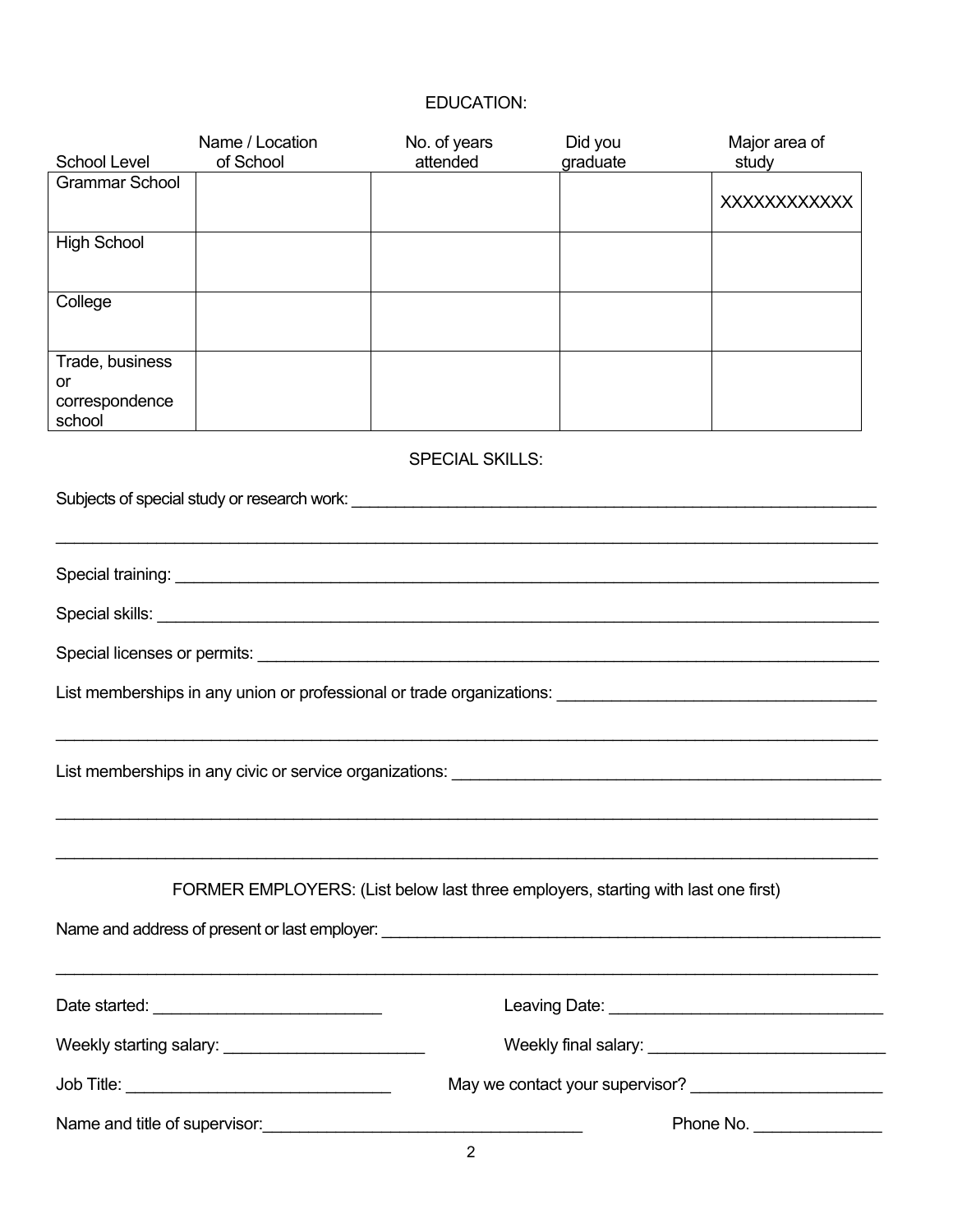|                                                                                                                      |                                                                  | May we contact your supervisor? _______________________ |                                |  |  |  |
|----------------------------------------------------------------------------------------------------------------------|------------------------------------------------------------------|---------------------------------------------------------|--------------------------------|--|--|--|
|                                                                                                                      |                                                                  |                                                         | Phone No. ____________________ |  |  |  |
|                                                                                                                      |                                                                  |                                                         |                                |  |  |  |
|                                                                                                                      |                                                                  |                                                         |                                |  |  |  |
|                                                                                                                      |                                                                  |                                                         |                                |  |  |  |
|                                                                                                                      |                                                                  |                                                         |                                |  |  |  |
| Weekly starting salary: ___________________________                                                                  |                                                                  |                                                         |                                |  |  |  |
|                                                                                                                      |                                                                  | May we contact your supervisor? _______________________ |                                |  |  |  |
|                                                                                                                      |                                                                  | Phone No.                                               |                                |  |  |  |
|                                                                                                                      |                                                                  |                                                         |                                |  |  |  |
| Reason for leaving:                                                                                                  | <u> 1989 - Johann Barbara, markazi bashkar mashrida ma'lumot</u> |                                                         |                                |  |  |  |
| REFERENCES: Give below the names of three persons not related to you, whom you have known at least one year.<br>Name | <b>Address</b>                                                   | <b>Business</b>                                         | Years<br>Acquainted            |  |  |  |
| $\overline{1}$ .                                                                                                     |                                                                  |                                                         |                                |  |  |  |
| $\overline{2}$ .                                                                                                     |                                                                  |                                                         |                                |  |  |  |
| 3.                                                                                                                   |                                                                  |                                                         |                                |  |  |  |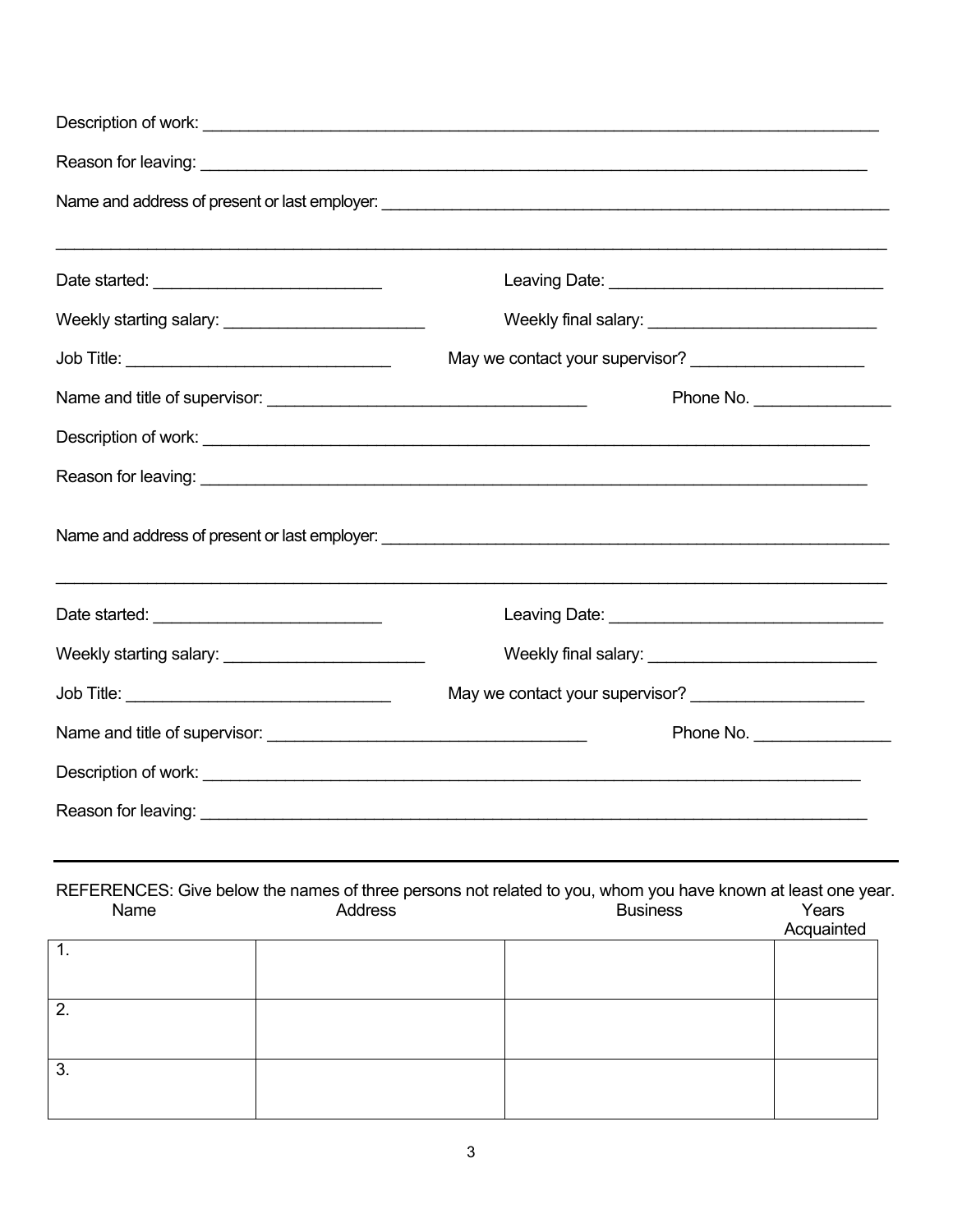|                           | <b>SERVICE RECORD:</b> |  |
|---------------------------|------------------------|--|
| <b>Branch of Service:</b> | Induction Date:        |  |
|                           |                        |  |

Rank: \_\_\_\_\_\_\_\_\_\_\_\_\_\_\_\_\_\_\_\_\_\_\_\_\_\_\_\_\_\_\_\_\_\_\_\_\_\_\_\_\_ Discharge Date: \_\_\_\_\_\_\_\_\_\_\_\_\_\_\_\_\_\_\_\_\_\_\_\_

## AUTHORIZATION:

I certify that all the information submitted by me on this application is true and complete and I understand that if any false information, omissions, or misrepresentations are discovered, my application may be rejected and if I am employed, my employment may be terminated at any time.

I authorize investigation of all statements, previous employers, and references contained in this application for employment as may be necessary in arriving at an employment decision. I understand that this application is not intended to be a contract of employment.

In consideration of my employment, I agree to conform to the MHMUA's rules and regulations, and I agree that my employment and compensation can be terminated with or without cause and with or without notice at any time at either my or the MHMUA's option. I also understand and agree that the terms and condition of my employment may be changed, with or without cause, and with or without notice, at any time by the MHMUA. I understand that no MHMUA representative other than The Mount Holly Municipal Utilities Authority (MHMUA) acting as a body, and then only when in writing, has any MHMUA to enter into any agreement for employment for any specific period of time or to make any agreement contrary to the foregoing.

Date: 2008. The Signature: 2008. Signature: 2008. The Supplement of Signature: 2008. The Supplement of Supplement of Supplement of Supplement of Supplement of Supplement of Supplement of Supplement of Supplement of Supplem

EQUAL EMPLOYMENT OPPORTUNITY EMPLOYER:

The Mount Holly Municipal Utilities Authority (MHMUA) is an Equal Employment Opportunity Employer. Applicants are considered for all positions, and are treated without regard to race, creed, color, national origin, nationality, ancestry, age, marital status, affectional or sexual orientation, genetic information, sex, atypical hereditary cellular or blood trait, liability for military service in the Armed Forces of the United States, handicap or disability. All qualified applicants are welcome to submit applications for employment. As employers/government contractors, we comply with government regulations and affirmative action responsibilities.

## ARBITRATION AGREEMENT

As a condition of my employment with The Mount Holly Municipal Utilities Authority (MHMUA), I agree to waive my right to a jury trial in any action or proceeding related to my employment with the MHMUA. This waiver shall apply to any claims that I may have under either federal or state law including, but not limited to, claims under the Law Against Discrimination, the Family Leave Act or the Americans with Disabilities Act. I understand and acknowledge that I am waiving my right to a jury trial voluntarily and knowingly, and free from duress or coercion of any type. I acknowledge and understand that I have a right to consult with a person of my own choosing, including an attorney-at-law, before signing this document.

I hereby agree that all disputes with the MHMUA relating to my employment or termination that are covered by the provisions of any collective bargaining agreement shall be presented and decided in accordance with the terms of that collective bargaining agreement. I further agree that all other claims that I may have under federal or state law relating to my employment with, or termination by the MHMUA, including but not limited to claims under the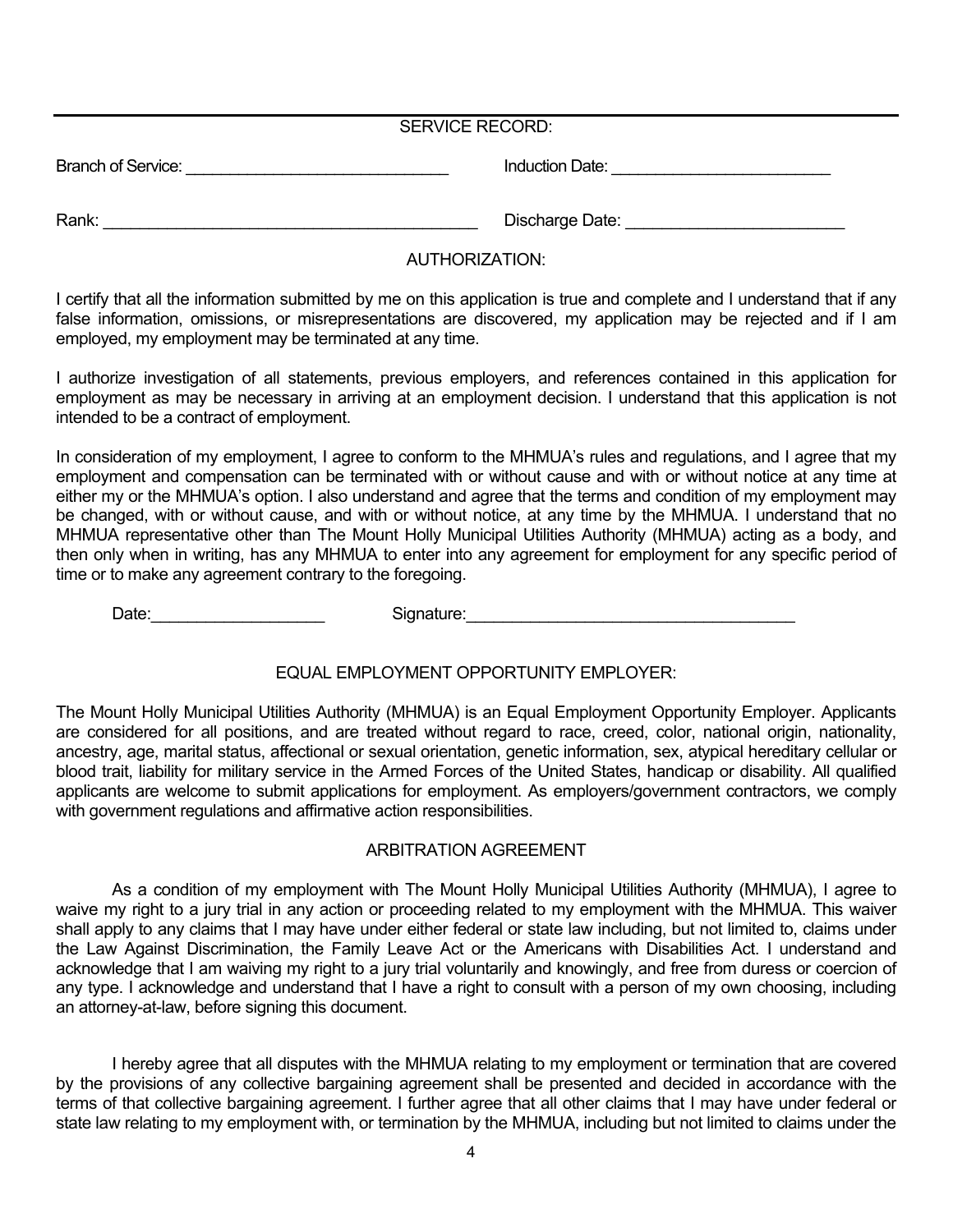Law Against Discrimination, the Family Leave Act or the Americans with Disabilities Act, shall be decided by an arbitrator pursuant to the labor relations procedures of the American Arbitration Association.

I understand and acknowledge that the New Jersey Supreme Court has upheld the validity of this form of arbitration agreement in the case of *Martindale v. Sandvik, Inc.,* 173 N.J. 76 (2002) and I further agree not to challenge or contest the validity of this arbitration agreement in any state or federal court.

I acknowledge that the MHMUA has given adequate consideration, that is, something of value to me, in exchange for the promises that I have made in this arbitration agreement. This consideration includes the MHMUA's willingness to consider me for employment and, if an offer is extended, the commencement of employment, the provision of compensation during the period of employment and my on-going employment with the MHMUA.

I have read the foregoing arbitration agreement and understand it completely. I agree to be bound by this arbitration agreement.

Signature: \_\_\_\_\_\_\_\_\_\_\_\_\_\_\_\_\_\_\_\_\_\_\_\_\_\_\_\_\_\_\_\_

Print Name: \_\_\_\_\_\_\_\_\_\_\_\_\_\_\_\_\_\_\_\_\_\_\_\_\_\_\_\_\_\_\_\_

Dated:  $\Box$